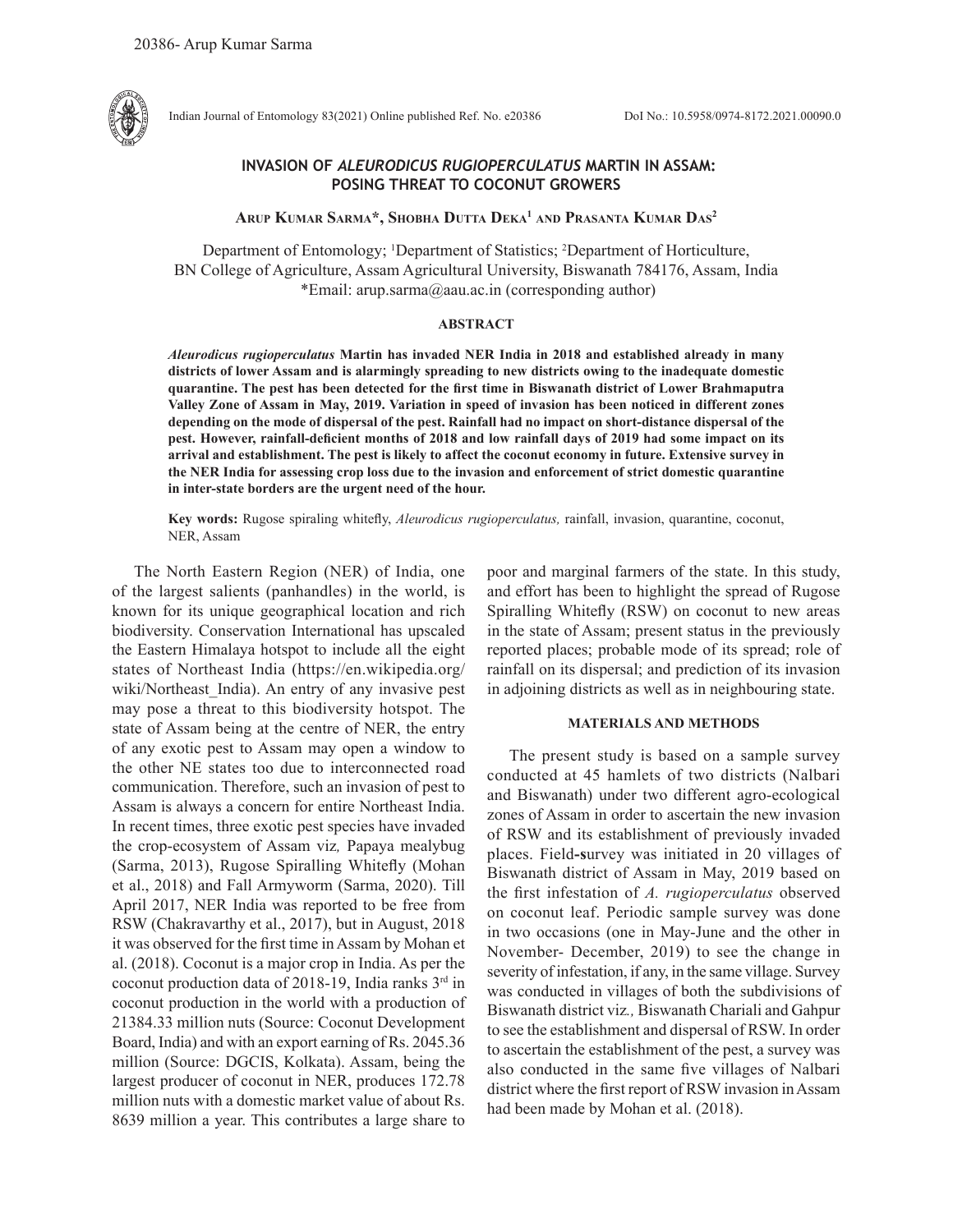In addition, similar survey was also done in other 20 villages of Nalbari district that have not been surveyed earlier. This is to confirm the dispersal of the pest from the original place of report. In each case of surveys, 5 randomly selected farm households having coconut plants were taken into consideration in a village and infestation on coconut leaves were observed for confirmation. The specimens were collected and confirmation of the pest species was made based on the literatures of Mohan et al. (2017), and Sundararaj and Selvaraj (2017). Monthly rainfall data of 2018 (as non-occurrence year of RSW), 2019 (as occurrence year of RSW) and Normal (long term mean) are analysed here in relation to the occurrence of RSW in Biswanath district using two-way ANOVA. Line charts on monthly rainfall data and multiple bar diagram for no. of rainy days/ month are also presented for better visual interpretation. Status of deviation of rainfall from the Normal is seen for entire year (January - December) and also for the high rainfall months (March- October) of 2018 and 2019. Data on rainy days are subjected to square root transformation and t-test is performed for comparison. Necessary computation is made by using SPSS 16.0 and MS excel. Rainfall data were collected from the Agro-Meteorology Department of Biswanath College of Agriculture, Assam Agricultural University.

## **RESULTS AND DISCUSSION**

The results of this study confirms that RSW has expanded its invasion in additional district of Assam, established well in previously reported places of the state; its dispersal took place through two different modes and showed variation in speed of invasion in different agroecological zones. It is perceived that the pest has colonized in new area in rainfall deficit months and high rainfall interrupted the long-distance dispersal of the pest. Infestation on coconut leaf by RSW was detected for the first time in Biswanath district of Assam in May, 2019. Different levels of intensity were observed during the periodic survey conducted in 20 villages of two subdivisions of the district. The severity of infestation observed in some villages during May has confirmed that pest might have invaded few months earlier, probably in very early part of 2019. It was noticed that within a short span of time it has invaded many villages. Each of the villages infested is susceptible to receive the infestation to its maximum intensity with time as reflected in increase of range of mean infestation (Table 1).

Mean incidence of immature stages ranged from 0.2-0.8 nymphs/ inch<sup>2</sup> of leaflet initially in May-June,

2019 which increased to  $0.7$ -2.1 nymphs/ inch<sup>2</sup> in November- December, 2019. Populations comprising of adult and immature, completely covered some leaflets of coconut palm in some highly infested villages and were also observed on the inflorescence, pedicle and exocarp. The pest is spreading to adjoining villages and is likely to invade more and more villages in near future. It is perceived that the existing agroecological conditions of the plain regions of Assam is supportive to RSW and hence, likely to affect the coconut economy of the state. The pest has established itself in an area where its first invasion was observed by Mohan et al. (2018). The pest is also dispersing to nearby areas as observed in the present survey (Table 2). Polyphagy of the pest has also been noticed in newly invaded villages. The pest has been identified on at least 118 plant species (Francis et al., 2016), which include a combination of edibles, ornamentals, palms, weeds, as well as native and invasive plant species (Stocks, 2012). The RSW can invade a new area by itself (i.e. self-perpetuating from an already invaded area) or by other mode of transport (i.e. when carried by other agent along with planting materials). Nalbari and Kamrup districts of Assam are well known for the coconut production and its planting materials are supplied regularly to rest of NER. Therefore, the pest may invade other places of NER at any point of time, since domestic quarantine mechanism is not strong in NER. The aerial distance between Coimbatore, Tamil Nadu (the 1<sup>st</sup> reported place of RSW invasion in India) and Nalbari, Assam (the 1<sup>st</sup> reported place of NER) is about 2,290 km. This distance was covered by RSW in about 23 months (690 days or 16,560 hrs.) i.e. @3.2 km/ day or @138.3 m/ hr. Biologically, RSW cannot cover this distance with such a high flight rate in continuous manner since it does not remain in active flight mode throughout the day.

Previous studies on its flight behavior have also reported that RSW was most active in flight right after the dawn and flight activity reduced between 12:00- 16:00 with a smaller peak of activity near sunset (Siavash Taravati et al., 2014). Higher flight activity in and around dawn and dusk had also been reported by Han et al. (2009) in a congeneric spiraling whitefly (*A. disperses* Russell). Therefore, the active time of dispersal from Coimbatore to Nalbari was less than 690 days at a flying speed of more than 3.2 km/day. Moreover, the varied agro-climatic conditions that prevail in the places between Coimbatore and Nalbari might have affected its normal flight rate; for instance, the average annual rainfall of the two states are- Tamil Nadu (945 mm) and Assam (1927 mm). Therefore, it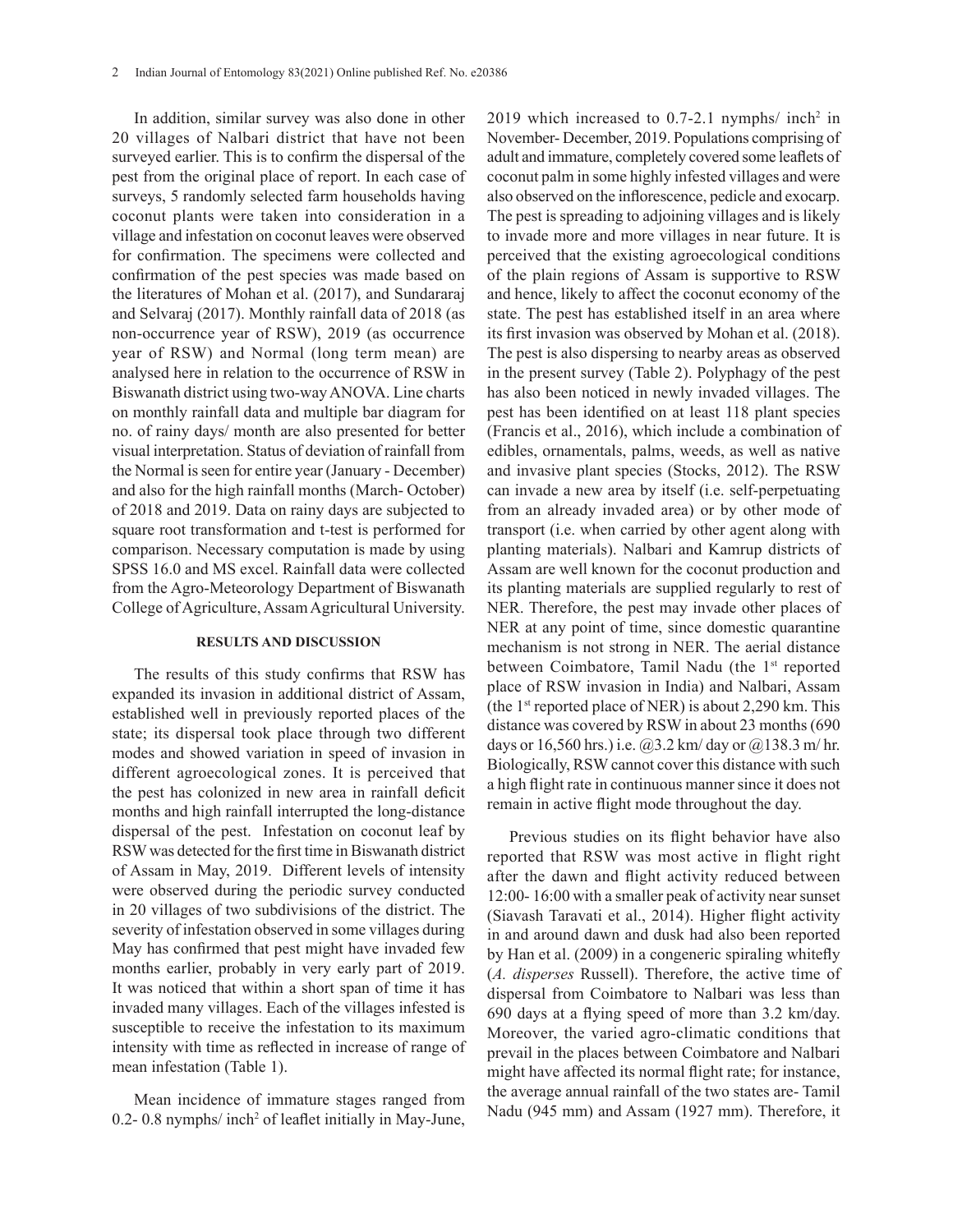# Invasion of *Aleurodicus rugioperculatus* Martin in Assam: posing threat to coconut growers 3 Arup Kumar Sarma et al.

is logical to interpret that the pest has entered Assam, possibly, along with the planting materials of coconut or other host plants. Shanas et al. (2016) also made a doubt that the pest gained entry into the country through trade in ornamental plants. Notably, the pest did not reach Biswanath Chariali (BNC) at the same speed as that in between Coimbatore and Nalbari. The aerial distance between Nalbari and BNC is about 175 km; therefore, the pest should have arrived at BNC  $(2,3.2 \text{ km}/\text{ day})$  (as assumed in case from Coimbatore to Nalbari) in 53 days, but it took about 9 months (270 days) with an average speed of just 0.7 km/ day. Moreover, the entire corridor joining the two districts is agroecologically similar in terms of floral diversity and weather. It indicates that the "dispersal along with planting materials" occurred more promptly in the former sector (i.e*.* Coimbatore to Nalbari) than the later (Nalbari to BNC). Nalbari is located near to the NH 37 which is more crowded with goods-carrying vehicles heading to NER from mainland India as compared to that in BNC which is located near to a relatively less crowded NH 52. RSW took about 9 months with an average speed of just 0.7 m/day in reaching BNC from Nalbari. Such a low average speed clearly indicates that the pest invaded BNC by flying (self -perpetuation), not along with the planting-material of coconut. Assuming a flight rate of 0.7 km/ day, it can be predicted that RSW may invade the other districts of North Bank Plain Zone (NBPZ) of Assam viz*.,* Lakhimpur district in about 157 days (5.2 months) and Dhemaji district in 242 days (8.1 months) from the date invasion in BNC. The pest may reach the East Siang district of Arunachal Pradesh state in 13.3 months. The predicted period may deviate due to abiotic factors, primarily the rainfall and temperature; but, it is certain that the pest is going invade these places in near future. The Government of Arunachal Pradesh should take strict quarantine measures to prevent the entry of RSW along with planting material.

Monthly rainfall- based analysis shown in Table 1

| <sup>1</sup> Intensity of the pest |             |                |                           |                             |
|------------------------------------|-------------|----------------|---------------------------|-----------------------------|
| Village <sup>2</sup>               | May-June,   | November-      | <b>GPS</b>                | Remarks                     |
|                                    | 2019        | December, 2019 |                           |                             |
| A. Subdivision: Biswanath Chariali |             |                |                           |                             |
| Bahboriagaon                       | $++$        | $+++$          | 26°43'43.1"N 93°10'38.7"E | Each of the tabulated data  |
| Japarijan                          | $++$        | $+++$          | 26°43'22.1"N 93°11'12.4"E | of infestation is based on  |
| Morolgaon                          | $++$        | $+++$          | 26°44'11.7"N 93°11'07.3"E | mean of 5 samples. Samples  |
| Balipukhuri                        |             | $++$           | 26°44'35.8"N 93°12'00.8"E | were drawn from 5 farm-     |
| Bamgaon                            | $++$        | $+++$          | 26°44'05.5"N 93°09'17.7"E | households per village to   |
| Madhupur                           | $+$         | $+++$          | 26°43'21.2"N 93°08'43.6"E | judge the average intensity |
| Nirolabasti                        |             | $^{++}$        | 26°44'02.4"N 93°11'54.3"E | of A. rugioperculatus.      |
| Arabari                            |             | $^{++}$        | 26°43'08.4"N 93°10'17.7"E |                             |
| Garehagi                           | $^{+}$      | $+++$          | 26°42'42.2"N 93°08'44.6"E | GPS of random location      |
| Bhirgaon                           | $^{+}$      | $++$           | 26°42'16.2"N 93°09'26.8"E | of the village has been     |
| Panibharal                         | $^{+}$      | $^{++}$        | 26°41'52.6"N 93°09'08.8"E | mentioned here.             |
| Na-bazar                           |             | $^{++}$        | 26°40'11.8"N 93°09'36.2"E |                             |
| Da-gaon                            |             | $^{++}$        | 26°41'38.4"N 93°08'41.0"E | Tabulated mean infestation  |
| Gelapukhuri                        |             | $^{++}$        | 26°47'34.3"N 93°13'26.0"E | range is the average of     |
| Disiripathar                       |             | $^{++}$        | 26°47'05.4"N 93°12'05.9"E | the respective lower and    |
| Geruabari                          |             | $^{++}$        | 26°47'03.1"N 93°10'18.5"E | upper values of 20 villages |
| Kuwari                             | $^{+}$      | $^{+++}$       | 26°45'34.7"N 93°08'48.3"E | surveyed in the district.   |
| Lehugaon                           | $^{+}$      | $^{+++}$       | 26°45'31.4"N 93°09'04.7"E |                             |
| <b>B.</b> Subdivision: Gahpur      |             |                |                           |                             |
| Ganakdoloni                        |             | $\overline{a}$ | 26°55'45.6"N 93°47'06.2"E |                             |
| Dholpur                            |             |                | 26°55'23.0"N 93°47'38.0"E |                             |
| Mean infestation                   | $0.2 - 0.8$ | $0.7 - 2.3$    |                           |                             |
| (nymphs/inch <sup>2</sup> )        |             |                |                           |                             |

Table 1. Status of *A. rugioperculatus* on coconut- Biswanath district, Assam

**1** Intensity of infestation in coconut leaf as indicated: by: – (No infestation; No egg-colony/ leaflet), + (1-5 egg-colonies/ leaflet), ++ (6-10 egg-colonies/ leaflet), +++ (> 10 egg-colonies/ leaflet); <sup>2</sup> Villages include only those surveyed by us up to end of December, 2019; however, many more villages in Biswanath subdivision have been invaded by RSW as reported by farmers and agricultural extension workers.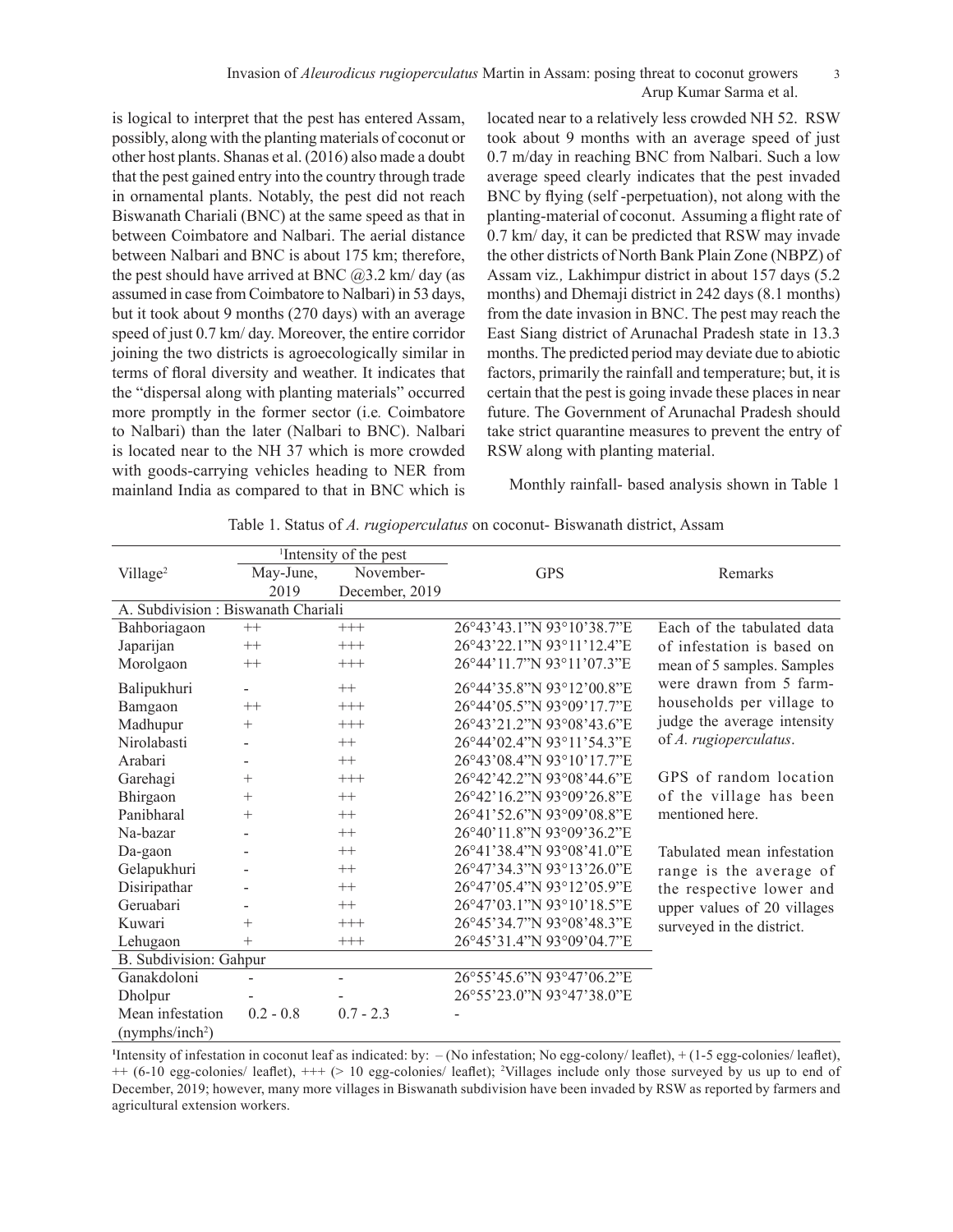| Year of     | District | Village/Hamlet                                                                   | Intensity <sup>1</sup> |          | <b>GPS</b>                                      | Remarks                                                              |  |  |
|-------------|----------|----------------------------------------------------------------------------------|------------------------|----------|-------------------------------------------------|----------------------------------------------------------------------|--|--|
| observation |          |                                                                                  | 2018                   | 2019     |                                                 |                                                                      |  |  |
| 2018        | Nalbari  | Bijulighat*                                                                      | $++$                   | $^{+++}$ | *Hamlets surveyed by Mohan et al., (2018) are   |                                                                      |  |  |
|             |          | Barkuriha*                                                                       | $++$                   | $^{+++}$ | surveyed again in 2019 to see the establishment |                                                                      |  |  |
|             |          | Madhapur*                                                                        | $^{++}$                | $^{+++}$ | of RSW and its present status of severity. No   |                                                                      |  |  |
|             |          | Katpuha*<br>$^{++}$<br>$^{+++}$<br>GPS data was assigned in the previous report. |                        |          |                                                 |                                                                      |  |  |
|             |          | Tilana*                                                                          | $^{+}$                 | $+++$    |                                                 |                                                                      |  |  |
| 2019        | Nalbari  | Namkhala                                                                         | $+++$                  |          | 26°22'51.3"N 91°30'33.0"E                       | Each of the                                                          |  |  |
|             |          | Chatama                                                                          | $^{+++}$               |          | 26°23'07.5"N 91°30'44.4"E                       | tabulated data                                                       |  |  |
|             |          | Chamarkuchi                                                                      | $^{+++}$               |          | 26°21'57.9"N 91°30'24.1"E                       | of infestation is                                                    |  |  |
|             |          | Datara                                                                           | $^{+++}$               |          | 26°24'02.0"N 91°30'44.0"E                       | based on mean of                                                     |  |  |
|             |          | <b>Dhanara</b>                                                                   | $^{+++}$               |          | 26°23'57.7"N 91°30'43.4"E                       | 5 samples.                                                           |  |  |
|             |          | Kundargaon                                                                       | $^{+++}$               |          | 26°25'03.2"N 91°30'59.5"E                       | Samples were<br>drawn from 5<br>farm-households<br>per village, but  |  |  |
|             |          | Narpara                                                                          | $^{+++}$               |          | 26°24'27.6"N 91°30'28.9"E                       |                                                                      |  |  |
|             |          | <b>Barara</b>                                                                    | $^{+++}$               |          | 26°23'41.1"N 91°30'09.2"E                       |                                                                      |  |  |
|             |          | Barkhala                                                                         | $^{+++}$               |          | 26°22'45.7"N 91°31'14.5"E                       |                                                                      |  |  |
|             |          | Pandula                                                                          | $^{+++}$               |          | 26°22'48.4"N 91°30'27.2"E                       |                                                                      |  |  |
|             |          | Dhurkuchi                                                                        | $^{+++}$               |          | 26°23'05.9"N 91°30'32.2"E                       | GPS of a random<br>location of the<br>village has been<br>cited here |  |  |
|             |          | Larma                                                                            | $^{+++}$               |          | 26°22'15.6"N 91°31'12.7"E                       |                                                                      |  |  |
|             |          | Sanekuchi                                                                        | $^{+++}$               |          | 26°21'57.2"N 91°30'50.8"E                       |                                                                      |  |  |
|             |          | Bangabari                                                                        | $^{+++}$               |          | 26°22'42.5"N 91°29'27.3"E                       |                                                                      |  |  |
|             |          | Kalag                                                                            | $^{+++}$               |          | 26°22'43.6"N 91°28'49.4"E                       |                                                                      |  |  |
|             |          | Deharkuchi                                                                       | $^{+++}$               |          | 26°21'51.8"N 91°31'12.8"E                       |                                                                      |  |  |
|             |          | Nonoi                                                                            | $^{+++}$               |          | 26°25'02.0"N 91°30'31.0"E                       |                                                                      |  |  |
|             |          | Nakheti                                                                          | $^{+++}$               |          | 26°21'19.7"N 91°29'18.0"E                       |                                                                      |  |  |
|             |          | Dingdingi                                                                        | $^{+++}$               |          | 26°22'01.7"N 91°29'10.9"E                       |                                                                      |  |  |
|             |          | Athghoria                                                                        | $^{+++}$               |          | 26°21'54.2"N 91°30'12.1"E                       |                                                                      |  |  |

Table 2. Status of *A. rugioperculatus* on coconut- Nalbari district of Assam

1 Intensity of infestation in coconut leaf as indicated: by: – (No infestation; No egg-colony/ leaflet), + (1-5 egg-colonies/ leaflet),  $++$  (6-10 egg-colonies/ leaflet),  $++$  ( $>$  10 egg-colonies/ leaflet)

reveal that even though it is reported that prolonged dry and warm conditions due to low rainfall (600 mm in 2016), high populations of RSW were observed on host plants in Pollachi, Tamil Nadu, India (Chakraborty et al*.*, 2017), it is difficult to ascertain the extent of negative impact of rainfall in dispersal of RSW since the pest has been observed dispersing in high rainfall months in Assam. In Biswanath, Chariali subdivision, the first infestation was noticed in May, 2019 during which a rainfall of 453.6 mm (with 24 rainy days) was received; likewise, a total rainfall of 363.2 mm was received in previous three months (February-April; with 25 rainy days) and subsequently a total of 1038.9 mm (with 72 rainy days) during June - October (Table 3; Fig. 1 and 2). Factually, RSW dispersed in different villages of Biswanath Chariali subdivision during the high rainfall days itself. Moreover, the leaf geometry and hardness of leaf lamina of coconut plant might have offered a safe micro-environment for the pest on the underside of the leaf.

As depicted by Table 3 and Fig. 1 and 2, the winter

months and rainfall-deficient months, particularly September and October, in previous year (2018) might have helped in arrival and initial colonization of RSW in Biswanath district from infested area of other districts. Similarly, in 2019, one non-rainy month (January) and four rainfall-deficient months might have supported in intensifying its invasion by increased colonization in already invaded villages of the district. Even though there was difference in no. of rainy days in respective months occurrence and non-occurrence years, the total amount of rainfall were statistically *at par.* Months with deficient rainfall in 2019, particularly the August and October with less no. of rainy days (6 days each), might have played a positive role in intensifying infestation. This is why the pest is still spreading as observed in the end of December, 2019 in Biswanath Chariali. High rainfall intensity and wet spell with continuous rainy days might have affected the long distance dispersal of RSW. This may be supported by the fact the even in the mid of December 2019, no invasion of RSW was noticed in villages of Gohpur subdivision of the district. Such a non-occurrence of the predicted event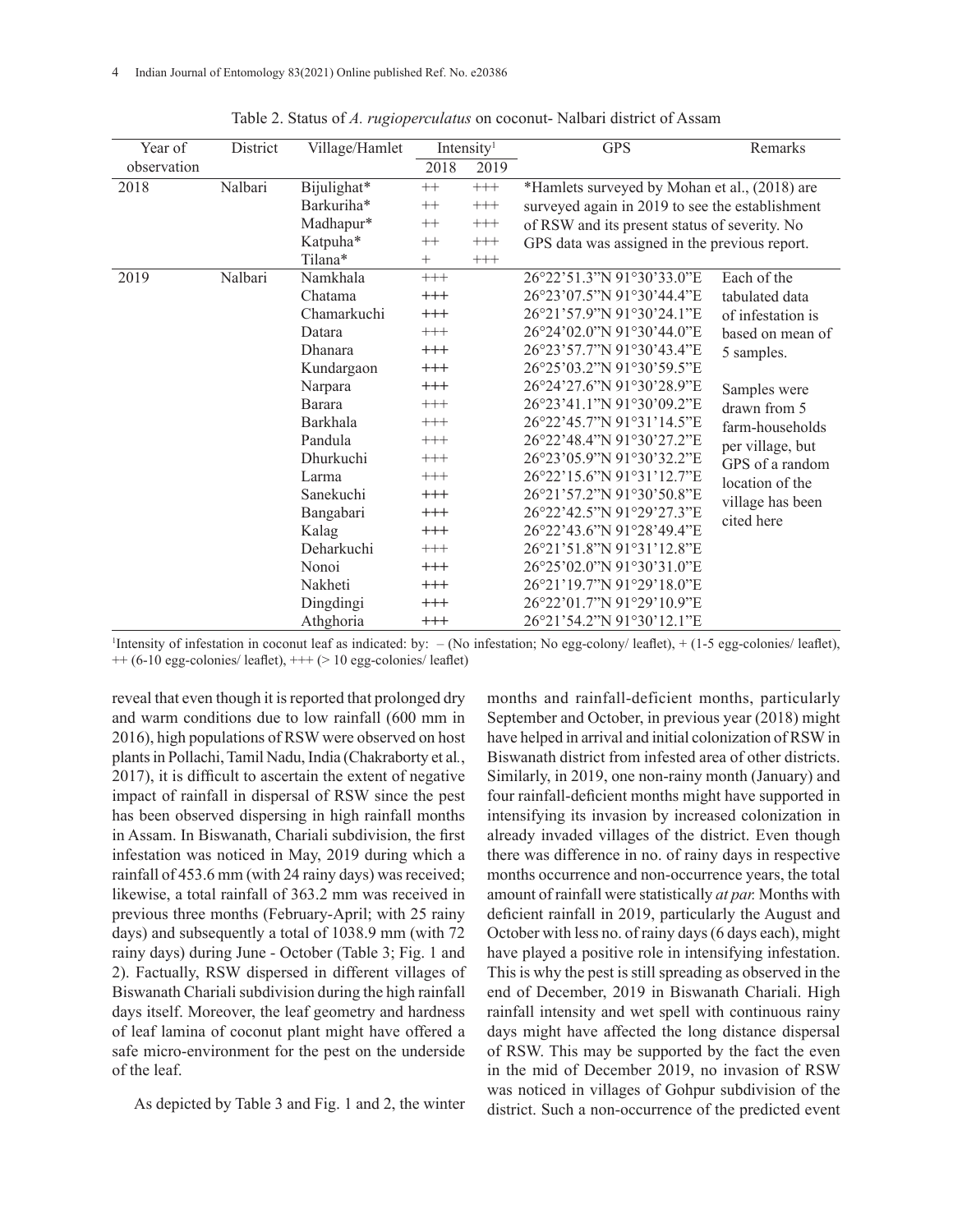| Rainfall (mm), its intensity in different years and % deviation from normal rainfall |                        |                            |           |                        |                     |           |  |  |
|--------------------------------------------------------------------------------------|------------------------|----------------------------|-----------|------------------------|---------------------|-----------|--|--|
| Month                                                                                |                        | Non-occurrence year (2018) |           | Occurrence year (2019) |                     |           |  |  |
|                                                                                      | Intensity of rainfall  | % deviation                | SOD       | Intensity of rainfall  | % deviation         | SOD       |  |  |
|                                                                                      |                        | from normal                |           | from normal            |                     |           |  |  |
| January                                                                              | No rain                | $(-)$ 100.0                | No rain   | No rain                | $(-) 100.0$         | No rain   |  |  |
| February                                                                             | Moderate               | $(-)$ 18.5                 | Normal    | Rather heavy           | $(+)$ 92.1          | Excess    |  |  |
| March                                                                                | Rather heavy           | $(-) 20.8$                 | Deficient | Heavy                  | $(+)$ 88.4          | Excess    |  |  |
| April                                                                                | Extremely heavy        | $(+) 47.7$                 | Excess    | Very heavy             | $(+)$ 10.0          | Normal    |  |  |
| May                                                                                  | Very heavy             | $(-)38.9$                  | Deficient | Extremely heavy        | $(+) 83.9$          | Excess    |  |  |
| June                                                                                 | <b>Extremely heavy</b> | $(-) 18.5$                 | Normal    | Very heavy             | $(-)48.5$           | Deficient |  |  |
| July                                                                                 | <b>Extremely heavy</b> | $(+)$ 8.6                  | Normal    | Extremely heavy        | $(-) 14.0$          | Normal    |  |  |
| August                                                                               | Extremely heavy        | $(+)$ 12.4                 | Normal    | Very heavy             | $(-)$ 47.8          | Deficient |  |  |
| September                                                                            | Very heavy             | $(-) 20.3$                 | Deficient | Extremely heavy        | $(+) 43.7$          | Excess    |  |  |
| October                                                                              | Heavy                  | $(-)43.6$                  | Deficient | Heavy                  | $(-)$ 34.6          | Deficient |  |  |
| November                                                                             | Rather heavy           | $(+)$ 178.6                | Excess    | Moderate               | $(-)$ 47.9          | Deficient |  |  |
| December                                                                             | Moderate               | $(+)$ 121.9                | Excess    | Moderate               | $(+) 49.1$          | Excess    |  |  |
| Total Rainfall during January-                                                       |                        | 1980.8 <sup>N</sup>        |           |                        | 1980.8 <sup>N</sup> |           |  |  |
| December                                                                             |                        | 1898.1 <sup>A</sup>        |           |                        | 1882.7 <sup>A</sup> |           |  |  |
| % deviation from normal rainfall                                                     |                        | $(-)$ 4.2                  | Normal    |                        | $(-) 5.0$           | Normal    |  |  |
| Total Rainfall during March - October                                                |                        | 1901.8 <sup>N</sup>        |           |                        | 1901.8 <sup>N</sup> |           |  |  |
|                                                                                      |                        | 1794.7 <sup>A</sup>        |           |                        | 1797.7 <sup>A</sup> |           |  |  |
| % deviation from normal rainfall                                                     |                        | $(-) 5.6$                  | Normal    |                        | $(-) 5.5$           | Normal    |  |  |

# Table 3. Monthly rainfall and non-occurrence year vs occurrence year of RSW- Biswanath district, Assam

Normal rainfall = Mean of 30 years' rainfall data. Data superscripted with N is Normal rainfall data and that with A are actual rainfall data. SOD: Status of deviation; Intensity of rainfall is as per Indian Meteorological Department: http://imd.gov.in/section/nhac/termglossary.pdf) 400



Fig 1. Rainfall pattern- non-occurence (2018), occurence year (2019) vs Normal rainfall



Fig 2. No. of rainy days- non-occurence (2018) & occurence year (2019)

clearly confirms the negative role of high rainfall in long distance dispersal of the pest. In between Biswanath Chariali and Gahpur, there are large paddy fields, big tea plantation, and low density of coconut plantation. Possibly under such a circumstance the negative impact of high rainfall in long distance dispersal of RSW acted pronouncedly and delayed the invasion in the eastern districts of NBPZ of Assam.

It is certain that the RSW has established in already invaded places of Assam and gained the potentiality to invade further any corner of NER sooner or later based on its mode of dispersal. Its invasion or colonization in a locality may vary with the local ecological parameters *viz.,* prevailing meteorological factors and richness of host-plant species. However, the pest would affect the coconut economy in this region. Extensive survey in entire NER for assessing the crop loss and impose of strict domestic quarantine in interstate boarders are the prime needs of the hour.

#### **REFERENCES**

Chakravarthy A K, Kumar K P, Sridhar V, Prasannakumar N R, Nitin K S, Nagaraju D K, Shashidhara G C, Sudhakara T M, Chandrashekar G S, Rami Reddy P V. 2017. Incidence, hosts and potential areas for invasion by Rugose Spiraling Whitefly, *Aleurodicus rugioperculatus* Martin (Hemiptera: Aleyrodidae) in India. Pest Management in Horticulture Ecosystem, 23(1): 41-49.